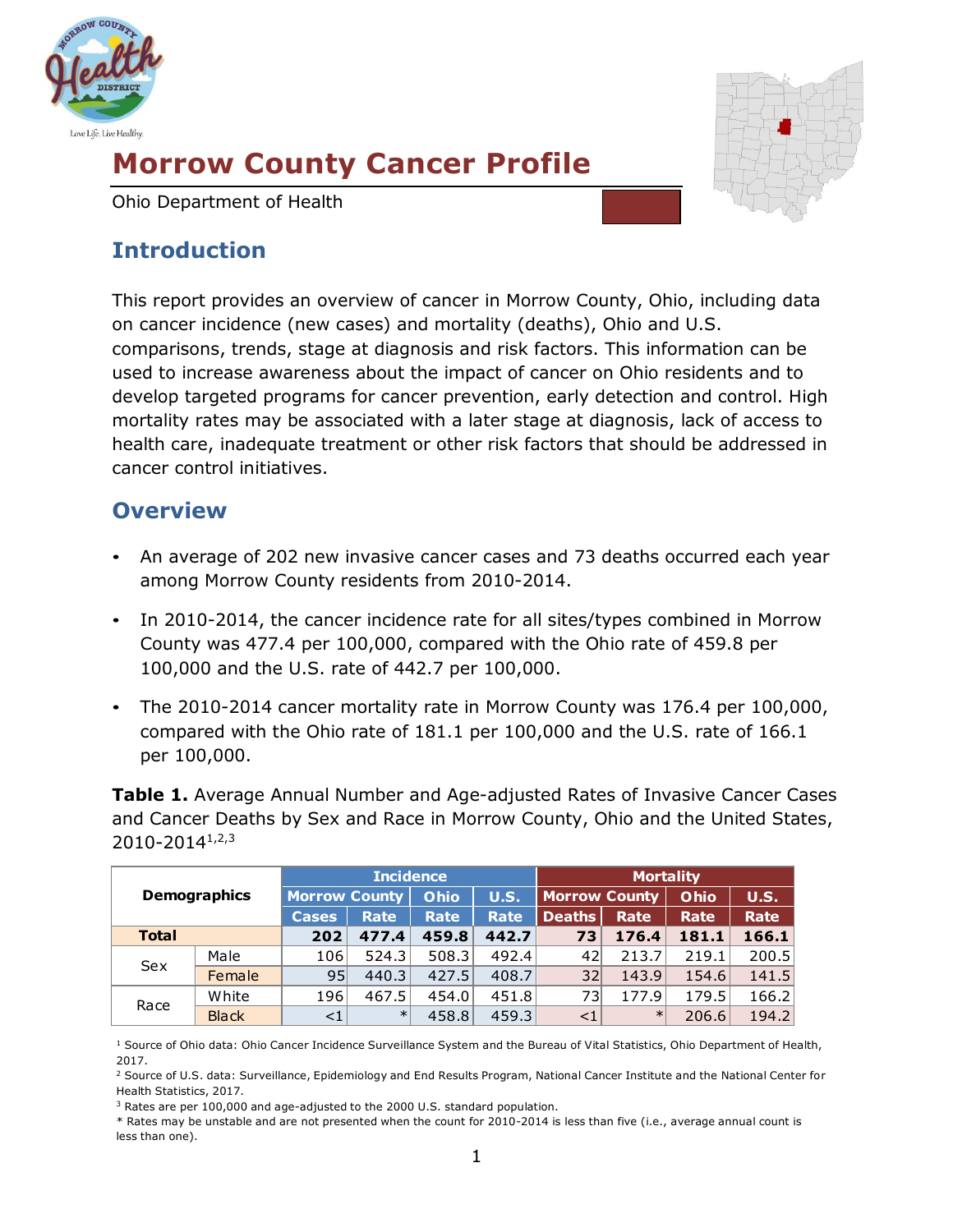## **Leading Cancers**

**Figure 1.** Percentage of Cancer Cases by Site/Type for the Top Five Cancers in Morrow County, 2010-2014<sup>1</sup>



The leading sites/types of cancer incidence in Morrow County in 2010- 2014 were lung and bronchus, female breast, prostate, colon and rectum, and melanoma of the skin, representing 59 percent of all invasive cancer cases.

<sup>1</sup> Source: Ohio Cancer Incidence Surveillance System, Ohio Department of Health, 2017.





The leading sites/types of cancer mortality in Morrow County in 2010- 2014 were lung and bronchus, colon and rectum, pancreas, female breast and prostate, representing 60 percent of all cancer deaths.

<sup>1</sup> Source: Bureau of Vital Statistics, Ohio Department of Health, 2017.

Lung and bronchus cancer was the leading cause of cancer incidence and mortality in Morrow County in 2010-2014, accounting for 18.6 percent of cancer cases and 31.4 percent of cancer deaths.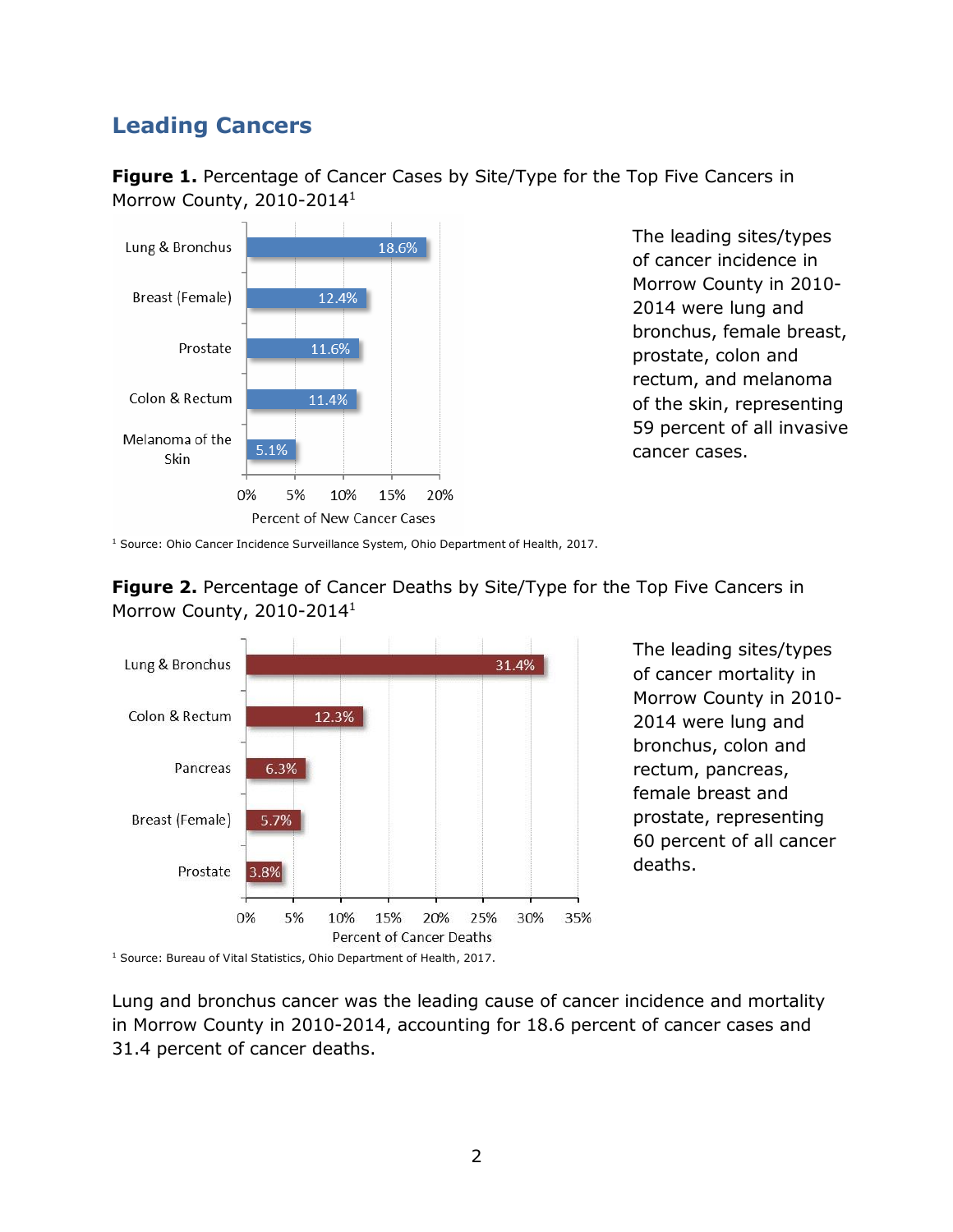### **Cancer Sites/Types**

**Table 2.** Average Annual Number and Age-adjusted Rates of Invasive Cancer Cases and Cancer Deaths by Site/Type in Morrow County, Ohio and the United States, 2010-20141,2,3

|                                  |                           |             | <b>Incidence</b> |             | <b>Mortality</b> |             |       |             |
|----------------------------------|---------------------------|-------------|------------------|-------------|------------------|-------------|-------|-------------|
|                                  | <b>Morrow</b>             |             |                  |             | <b>Morrow</b>    |             |       |             |
| <b>Cancer Site/Type</b>          | <b>County</b>             |             | Ohio             | <b>U.S.</b> | <b>County</b>    |             | Ohio  | <b>U.S.</b> |
|                                  | <b>Cases</b>              | <b>Rate</b> | <b>Rate</b>      | <b>Rate</b> | <b>Deaths</b>    | <b>Rate</b> | Rate  | Rate        |
| <b>All Sites/Types</b>           | 202                       | 477.4       | 459.8            | 442.7       | 73               | 176.4       | 181.1 | 166.1       |
| Bladder                          | 10                        | 23.6        | 21.9             | 19.8        | 2                | 4.8         | 5.1   | 4.4         |
| <b>Brain &amp; Other CNS</b>     | $\overline{2}$            | 4.8         | 6.8              | 6.4         | $\overline{2}$   | 5.0         | 4.5   | 4.3         |
| Breast (Female)                  | 25                        | 114.1       | 123.8            | 124.9       | $\vert 4 \vert$  | 20.0        | 23.0  | 21.2        |
| Cervix                           | $\overline{2}$            | 11.9        | 7.4              | 7.4         | 1                | 5.6         | 2.5   | 2.3         |
| Colon & Rectum                   | 23                        | 54.6        | 41.5             | 40.1        | $\mathsf{g}$     | 22.6        | 16.3  | 14.8        |
| <b>Esophagus</b>                 | $\mathbf{1}$              | 3.4         | 5.2              | 4.2         | $\overline{2}$   | 4.8         | 5.0   | 4.1         |
| Hodgkin Lymphoma                 | $<$ 1                     | $\ast$      | 2.6              | 2.6         | <1               | $\ast$      | 0.4   | 0.3         |
| Kidney & Renal Pelvis            | 9                         | 21.0        | 16.6             | 15.6        | $\mathbf{1}$     | 3.8         | 4.1   | 3.9         |
| Larynx                           | $\overline{\overline{3}}$ | 6.0         | 4.1              | 3.1         | <1               | $\ast$      | 1.3   | 1.0         |
| Leukemia                         | 4                         | 10.1        | 12.0             | 13.7        | $\overline{2}$   | 4.2         | 7.1   | 6.8         |
| Liver & Intrahepatic Bile Duct   | $\mathsf{B}$              | 6.3         | 6.5              | 8.6         | $\mathsf{B}$     | 5.4         | 5.6   | 6.3         |
| Lung & Bronchus                  | 37                        | 85.8        | 69.9             | 55.8        | 23               | 54.0        | 52.7  | 44.7        |
| Melanoma of the Skin             | 10                        | 26.2        | 20.4             | 22.3        | $\overline{2}$   | 4.0         | 2.9   | 2.7         |
| Multiple Myeloma                 | $\overline{2}$            | 5.1         | 5.9              | 6.6         | <1               | $\ast$      | 3.6   | 3.3         |
| Non-Hodgkin Lymphoma             | 6                         | 14.0        | 18.9             | 19.5        | 2                | 5.1         | 6.5   | 5.9         |
| <b>Oral Cavity &amp; Pharynx</b> | 4                         | 9.1         | 11.4             | 11.2        | $\overline{2}$   | 4.1         | 2.5   | 2.5         |
| Ovary                            | $\overline{2}$            | 6.7         | 11.4             | 11.7        | $\mathbf 1$      | 5.9         | 7.6   | 7.4         |
| Pancreas                         | $\overline{\mathcal{L}}$  | 9.6         | 12.5             | 12.5        | 5                | 10.5        | 11.4  | 10.9        |
| Prostate                         | 23                        | 114.5       | 113.1            | 119.8       | $\overline{3}$   | 17.7        | 19.9  | 20.1        |
| Stomach                          | $\overline{2}$            | 4.6         | 6.4              | 7.3         | $\overline{1}$   | 2.2         | 2.8   | 3.2         |
| <b>Testis</b>                    | $\leq$ 1                  | $\ast$      | 5.6              | 5.7         | $<$ 1            | $\ast$      | 0.3   | 0.3         |
| <b>Thyroid</b>                   | 4                         | 10.1        | 14.5             | 14.2        | <1               | $\ast$      | 0.5   | 0.5         |
| Uterus                           | 9                         | 41.9        | 28.7             | 25.7        | $\mathbf{1}$     | 5.4         | 4.9   | 4.6         |

<sup>1</sup> Source of Ohio data: Ohio Cancer Incidence Surveillance System and the Bureau of Vital Statistics, Ohio Department of Health, 2017.

<sup>2</sup> Source of U.S. data: Surveillance, Epidemiology and End Results Program, National Cancer Institute and the National Center for Health Statistics, 2017.

<sup>3</sup> Rates are per 100,000 and age-adjusted to the 2000 U.S. standard population. Rates are sex specific for cancers of the breast, cervix, ovary, prostate, testis and uterus.

CNS = Central Nervous System

\* Rates may be unstable and are not presented when the count for 2010-2014 is less than five (i.e., average annual count is less than one).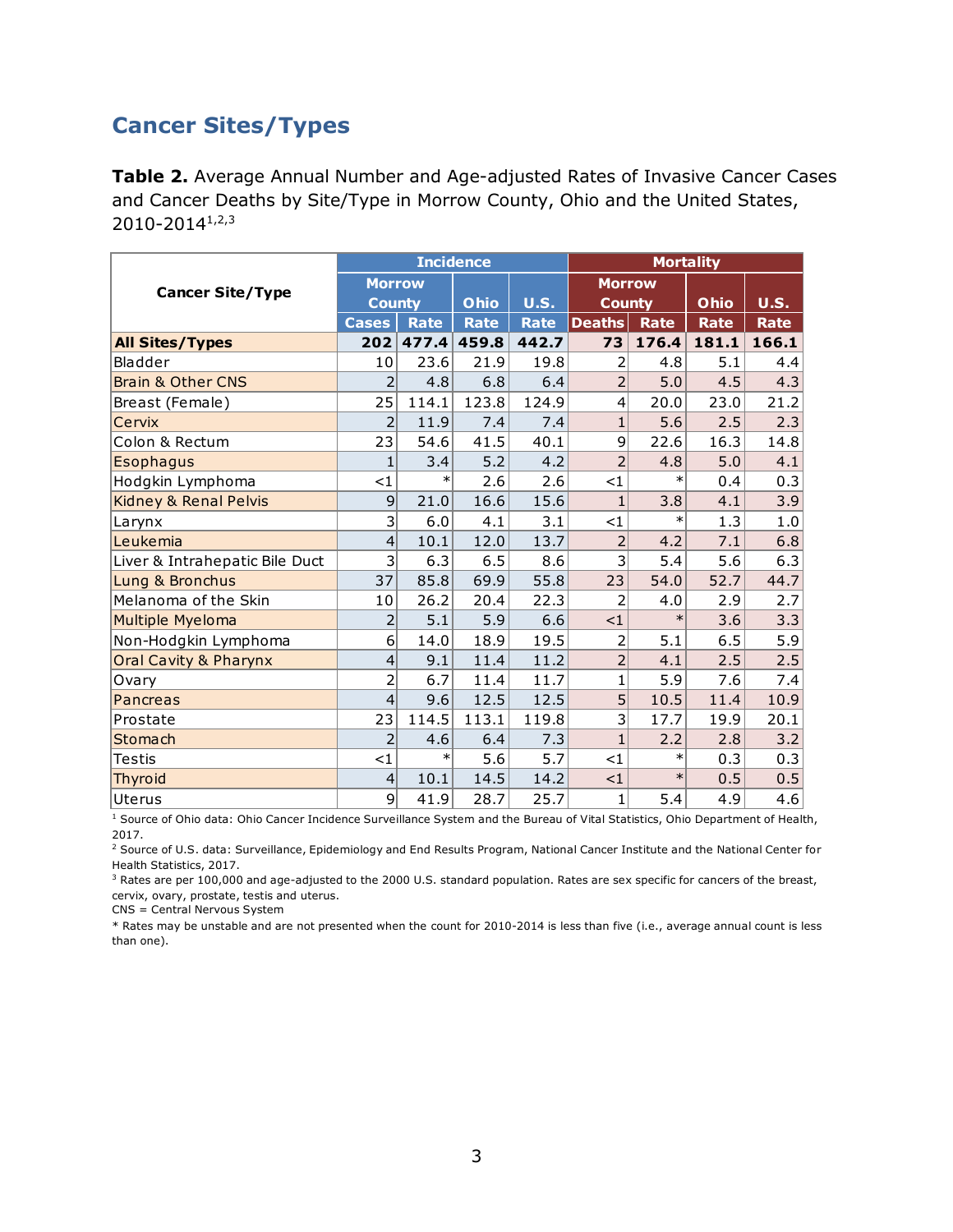### **Trends**



**Figure 3.** Age-adjusted Cancer Incidence Rates in Morrow County and Ohio by Year, 2005-2014 1,2

<sup>1</sup> Source: Ohio Cancer Incidence Surveillance System, Ohio Department of Health, 2017. <sup>2</sup> Rates are per 100,000 and age-adjusted to the 2000 U.S. Standard Population.

Note: Incidence rates are often variable over time at the county level, particularly for counties with small populations.

Cancer incidence rates varied over time in Morrow County and decreased 7 percent in Ohio from 2005-2014.





<sup>1</sup> Source: Bureau of Vital Statistics, Ohio Department of Health, 2017.

<sup>2</sup>Rates are per 100,000 and age-adjusted to the 2000 U.S. Standard Population.

Note: Mortality rates are often variable over time at the county level, particularly for counties with small populations.

Cancer mortality rates decreased 31 percent in Morrow County and 10 percent in Ohio from 2005-2014.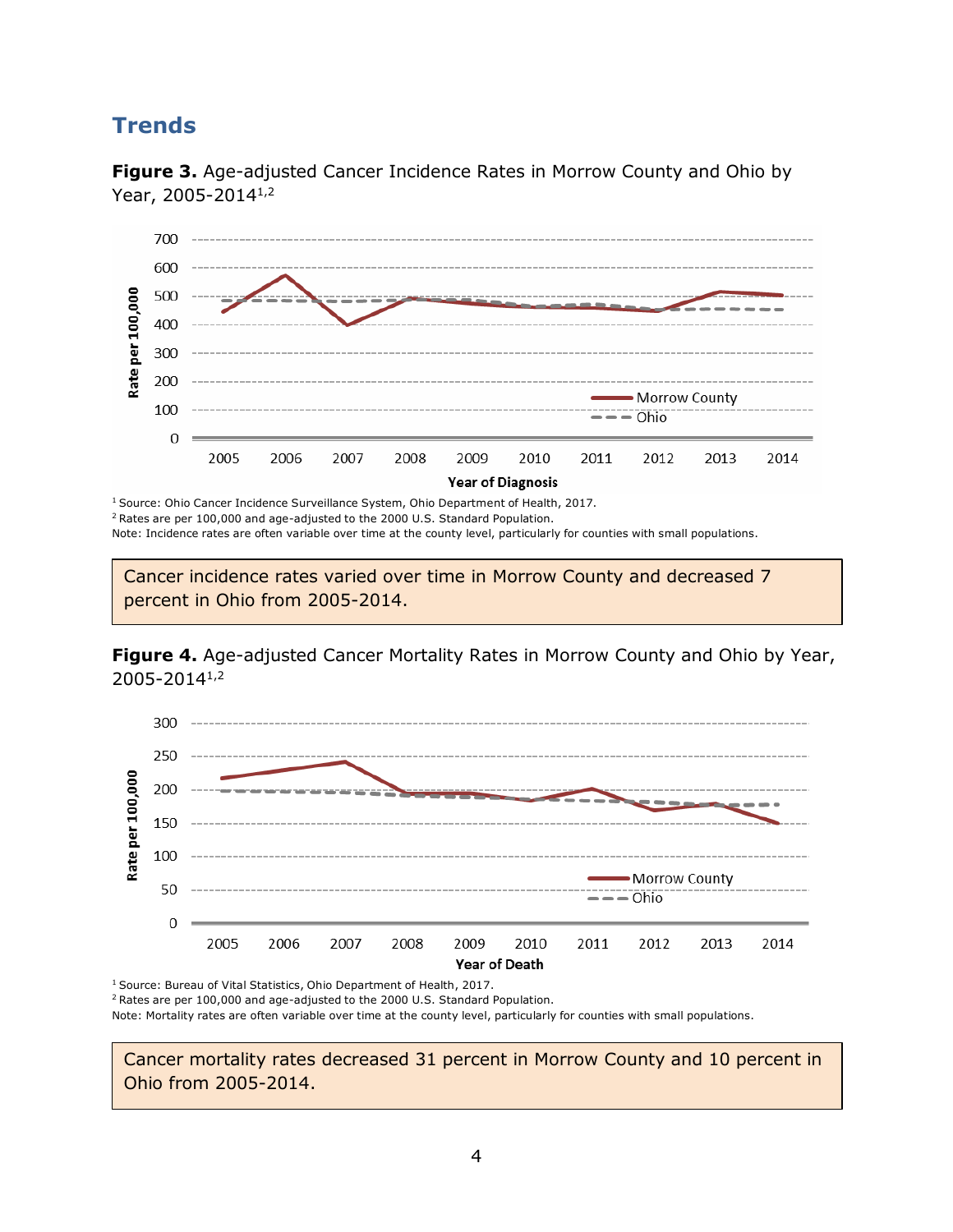## **Stage at Diagnosis**

|                         |              | <b>Morrow County</b> |              | Ohio         | U.S.         |              |
|-------------------------|--------------|----------------------|--------------|--------------|--------------|--------------|
| <b>Cancer Site/Type</b> | <b>Early</b> | Late                 | <b>Early</b> | Late         | <b>Early</b> | Late         |
|                         | <b>Stage</b> | <b>Stage</b>         | <b>Stage</b> | <b>Stage</b> | <b>Stage</b> | <b>Stage</b> |
| Breast (Female)         | 72.5         | 24.2                 | 68.9         | 28.9         | 70.9         | 27.5         |
| Cervix                  | 33.3         | 66.7                 | 43.0         | 51.7         | 43.6         | 51.0         |
| Colon & Rectum          | 38.5         | 54.7                 | 38.3         | 52.5         | 41.7         | 52.9         |
| Lung & Bronchus         | 18.2         | 68.4                 | 18.0         | 71.6         | 19.0         | 74.9         |
| Melanoma of the Skin    | 82.7         | 9.3                  | 84.8         | 8.8          | 90.8         | 7.0          |
| Oral Cavity & Pharynx   | 25.0         | 65.0                 | 29.6         | 65.3         | 45.3         | 50.1         |
| Pancreas                | 0.0          | 85.7                 | 9.1          | 72.1         | 11.1         | 78.6         |
| Prostate                | 75.2         | 16.2                 | 75.6         | 15.9         | 77.1         | 17.9         |
| $\sf{Testis}$ *         | 66.7         | 0.0                  | 67.6         | 29.3         | 67.8         | 30.6         |

**Table 3.** Percent of Cancer Cases by Stage at Diagnosis for Select Cancer Sites/Types in Morrow County, Ohio and the United States, 2010-2014<sup>1,2,3</sup>

<sup>1</sup> Source of Ohio data: Ohio Cancer Incidence Surveillance System, Ohio Department of Health, 2017.

<sup>2</sup> Source of U.S. data: Surveillance, Epidemiology and End Results Program, National Cancer Institute, 2017.

 $3$  Early and late stage values do not add up to 100 percent because unstaged/missing stage cancers are not included.

\* Comparisons should be interpreted with caution due to small numbers.

Cancer stage at diagnosis is the extent or spread of the tumor from the site of origin. The stages, in order of increasing spread, are *in situ*, local, regional and distant. Early stage cancers are those diagnosed at the *in situ* or local stage, and late stage cancers are those diagnosed at the regional or distant stage. Cancers may be reported as unstaged or with a missing stage (not shown). Regular screening can result in the detection of these cancers (with the exception of pancreas) at earlier stages, when treatment is more likely to be successful.

- Among the cancers selected, those with the highest proportions of late-stage tumors in Morrow County were pancreatic cancer (85.7 percent), followed by lung and bronchus cancer (68.4 percent), and cervical cancer (66.7 percent).
- Pancreatic cancer had a higher proportion (85.7 percent) of late-stage tumors in Morrow County compared to Ohio (72.1 percent) and the United States (78.6 percent).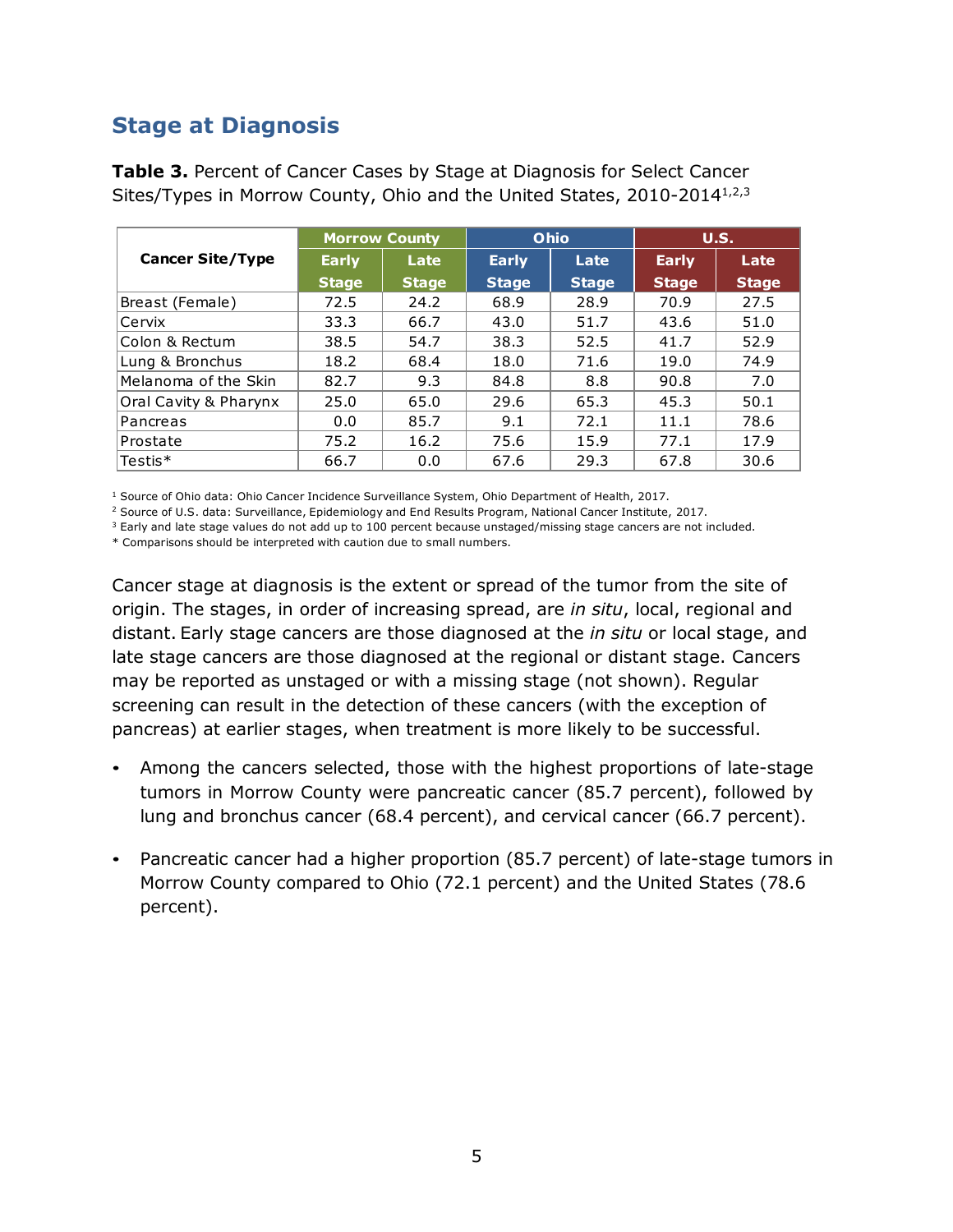## **Risk Factors**

**Table 4.** Percent of Adults who are Current Smokers, Obese or Physically Inactive in Morrow County with Comparison to Ohio and the United States, 2013, 2015 1

| <b>Risk Factor</b>    | <b>Morrow</b><br><b>County</b> | Ohio | <b>U.S.</b> |  |
|-----------------------|--------------------------------|------|-------------|--|
| <b>Current Smoker</b> | 18.6                           | 21.6 | 17.5        |  |
| Obese                 | 36.9                           | 31.4 | 28          |  |
| Physically Inactive   | 35.0                           | 25.3 | つつ          |  |

<sup>1</sup> Source: County Health Rankings, [www.countyhealthrankings.org,](http://www.countyhealthrankings.org/) 2017. Current smoker data are from 2015, and obesity and physical inactivity data are from 2013.

Current Smoker = Percentage of adults who are current smokers

Obese = Percentage of adults that report body mass index  $(BMI)$  >= 30

Physically Inactive = Percentage of adults that report no leisure-time physical activity

A cancer risk factor is anything that increases a person's risk of developing cancer. Modifiable cancer risk factors include health behaviors and lifestyle factors (e.g., tobacco use, obesity and physical inactivity). It is often not just one factor that increases a person's risk of developing cancer; rather, cancer most often results from a complex interaction of multiple factors.

- The percentage of adults in Morrow County who are current smokers is 18.6 percent, compared to 21.6 percent in Ohio and 17.5 percent in the United States.
- The percentage of adults who are obese in Morrow County is 36.9 percent, compared to 31.4 percent in Ohio and 28 percent in the United States.
- The percentage of adults that report no leisure-time physical activity in Morrow County is 35.0 percent, compared to 25.3 percent in Ohio and 22 percent in the United States.

### **Did You Know?**

Tobacco use is associated with 12 types of cancer and is estimated to cause more than 30 percent of all cancer deaths in the United States, including 80 percent of lung cancer deaths among men and women.

It is estimated that a 5 percent reduction in body mass index (BMI) would prevent 23,000 cancer cases in Ohio by 2030, saving \$1 billion.

Physical activity may reduce the risk of several types of cancer including cancer of the breast, colon and rectum, and endometrium as well as advanced prostate cancer.